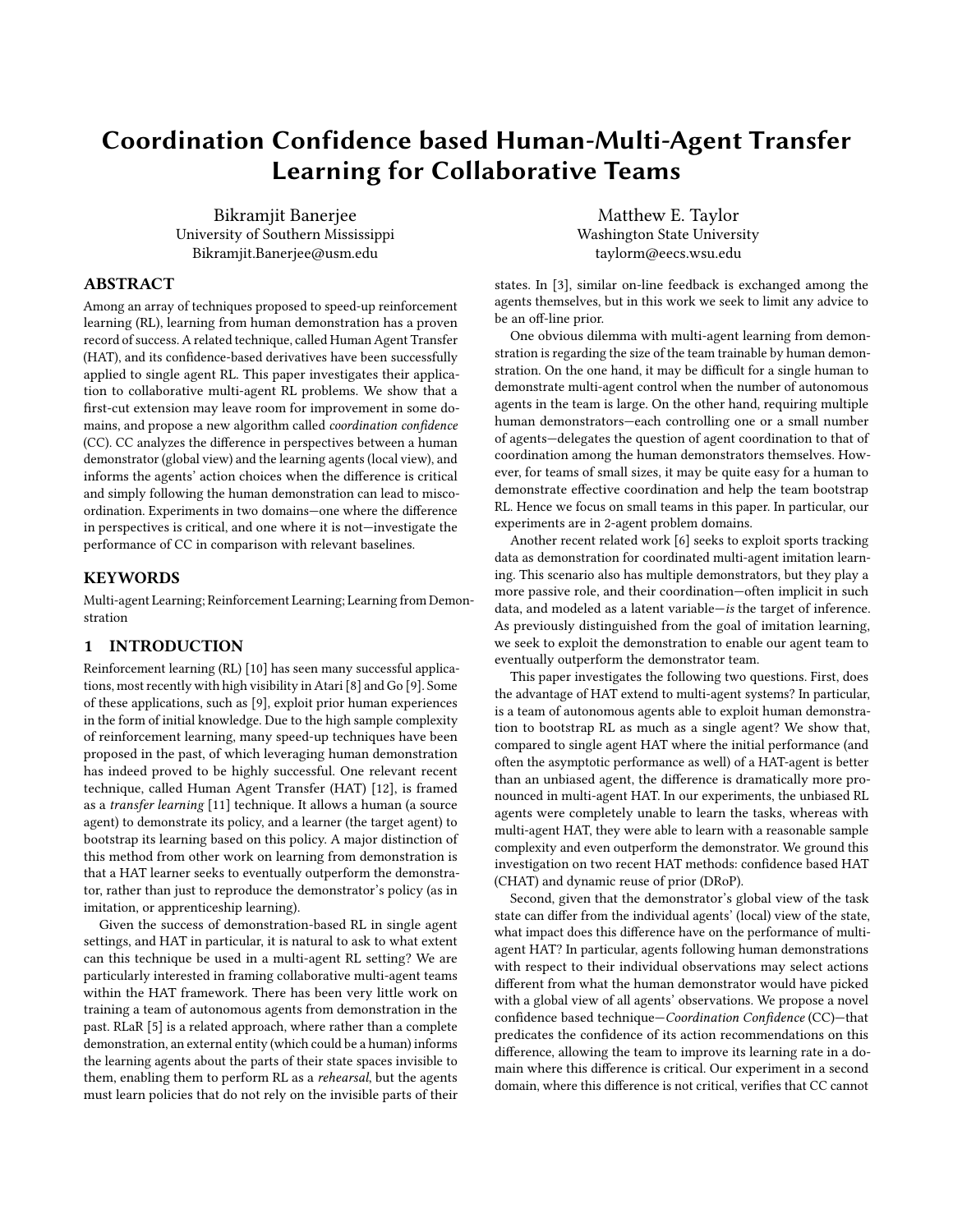improve the learning rate in such cases, but it does not impact the learning negatively.

# 2 BACKGROUND

This section discusses relevant background, including reinforcement learning, learning from demonstration, and human-agent transfer, and a recent advance to the latter.

## 2.1 Reinforcement Learning

Reinforcement learning problems are modeled as Markov Decision *Processes* or MDPs [\[10\]](#page-7-0). An MDP is given by the tuple  $\langle S, A, R, P \rangle$ , where  $S$  is the set of visible environmental states that an agent can occupy at any given time, A is the set of actions from which it can select one at a given state,  $R : S \times A \mapsto \mathbb{R}$  is the reward function, i.e.,  $R(s, a)$  specifies the reward from the environment that the agent gets for executing action  $a \in A$  in state  $s \in S$ ;  $P : S \times A \times S \mapsto [0, 1]$ is the state transition probability function specifying the probability of the next state in the Markov chain following the agent's selection of an action in a state. The agent's goal is to learn a policy  $\pi : S \mapsto A$ that maximizes the sum of current and future rewards from any state s, given by,  $V^{\pi}(s^0) = E_P[R(s^0, \pi(s^0)) + \gamma R(s^1, \pi(s^1)) + \gamma^2 \dots]$ <br>where  $s^0$  sky are successive samplings from the distribution  $P$ where  $s^0, s^1, \ldots$  are successive samplings from the distribution  $\vec{F}$ <br>following the Markov chain with policy  $\pi$  $\frac{1}{\pi}$ .<br>
following the Markov chain with policy π.<br>
Reinforcement learning algorithms between

Reinforcement learning algorithms, bereft of any prior knowledge of  $P$  or  $R$ , often evaluate an action-quality value function  $Q$ given by  $Q(s, a) = R(s, a) + \max_{\pi} \gamma \sum_{s'} P(s, a, s') V^{\pi}(s')$ . This qual-<br>ity value stands for the sum of rewards obtained when the agent ity value stands for the sum of rewards obtained when the agent starts from state  $s$ , executes action  $a$ , and follows the optimal policy thereafter. Model free RL methods directly learn  $Q(s, a)$  by online stochastic approximation, e.g., Q-learning [\[10\]](#page-7-0):

$$
Q(s, a) \leftarrow Q(s, a) + \alpha [r + \gamma \max_{a'} Q(s', a') - Q(s, a)],
$$

where  $r$  and  $s'$  are sampled from  $R$  and  $P$  respectively. The final policy is calculated as policy is calculated as

<span id="page-1-0"></span>
$$
\pi(s) = \arg\max_{a} Q(s, a). \tag{1}
$$

#### 2.2 Learning from Demonstration

While often effective, RL can suffer from slow learning rates. One way of learning faster is to re-frame the problem to that of mimicking a demonstrator. In this case, the agent typically solves a supervised learning problem so that it can perform similarly to a demonstrator [\[1\]](#page-7-8). While the majority of such such learning from demonstration (LfD) methods assume there is only a single agent learning, there are some methods [\[2\]](#page-7-9) that allow the demonstrator to provide demonstrations to individual agents in a multi-agent setting. Additionally, LfD methods typically assume that the demonstrator is near-optimal—even if there is an environmental reward signal, LfD methods typically do not use it to improve the policy.

To speed up RL, there are many methods for incorporating biases that can help an agent learn faster. One approach is to combine the sample-efficient learning of LfD with the reward-seeking behavior of RL, as discussed in the next section.

#### <span id="page-1-1"></span>2.3 Human-Agent Transfer

Human-agent transfer (HAT) [\[12\]](#page-7-3) reimagines demonstration based learning from the perspective of transfer learning [\[11\]](#page-7-4), where knowledge gained from a prior task (often referred to as source

task) is used as inductive bias to bootstrap RL in a related but different task (often referred to as target task). In lieu of a related source task, HAT views the demonstration itself as initial bias (coming from a source agent) that informs the RL's action choices, but gradually weans RL off this bias as the RL's own value function improves over time. In particular, the idea of HAT, in a single agent context, engages the following steps:

- (1) Induce a supervised classifier with the demonstration, to approximate the source agent's policy  $\pi_{Source} : S \mapsto A$ .
- (2) Bootstrap RL with the trained classifier, i.e., instead of acting randomly as an RL agent would initially, use the classifier for action selection, but only with a probability, Φ, that decreases over time. Thus an  $\epsilon$ -greedy RL agent would select action as follows: select an action randomly with probability  $\epsilon$ , select the classifier's predicted action with probability Φ, or select action according to Equation [1](#page-1-0) with probability  $1 - \Phi - \epsilon$ .

Even though the demonstration may cover a small part of the state space, with a sufficiently rich representation of states the classifier's capability of generalization can be effectively leveraged to predict what the demonstrator's actions might have been in unseen states. Thus the classifier can serve as a powerful initial bias for RL. Different types of classifiers have been used in the past, e.g., decision trees, neural networks, and Gaussian processes [\[14\]](#page-7-10). Typically, an initial comparative analysis of different classifiers on the available demonstration data can inform the choice of the most appropriate classifier.

The above framework was originally introduced as probabilistic policy reuse [\[12\]](#page-7-3), where  $\Phi$  is called the policy reuse parameter. More recently, Wang and Taylor [\[14\]](#page-7-10) leveraged the confidence in the classifier predictions to decide whether to rely on its prediction, or on RL's value function, in a refined framework called Confidence based HAT (CHAT). However, this framework still uses the policy reuse parameter Φ, which typically starts close to 1 but decays exponentially to enable the agent to rely more on its (increasingly better) learned action value function over time. The choice of the decay factor may pose a difficult tuning problem; too rapid decay may make RL rely prematurely on its learned Q-values, resulting sometimes in a temporary drop in performance and an associated "valley" in the learning curve. On the other hand, if the decay in Φ is too slow, then the performance of the learner, even when mature, can be skewed in the learning curve by the classifier's own performance. To address this dilemma, Wang and Taylor [\[15\]](#page-7-11) introduced a new variant of confidence based HAT that does not require explicit decay of the reuse parameter, described in the next section.

## 2.4 Dynamic Reuse of Prior

The Dynamic Reuse of Prior (DRoP) algorithm [\[15\]](#page-7-11) builds upon HAT by adding an on-line confidence measure to the transferred data. While the original DRoP paper includes two types of temporal difference confidence measures and three types of action decision models, we focus on one, each. In particular, step (1) in HAT, as described in the previous section, is modified so that a confidence measure of the classifier is learned (i.e., the classifier can output both a label and a confidence for a given input). Step (2) is modified as described next, and then summarized in Algorithm [1.](#page-2-0)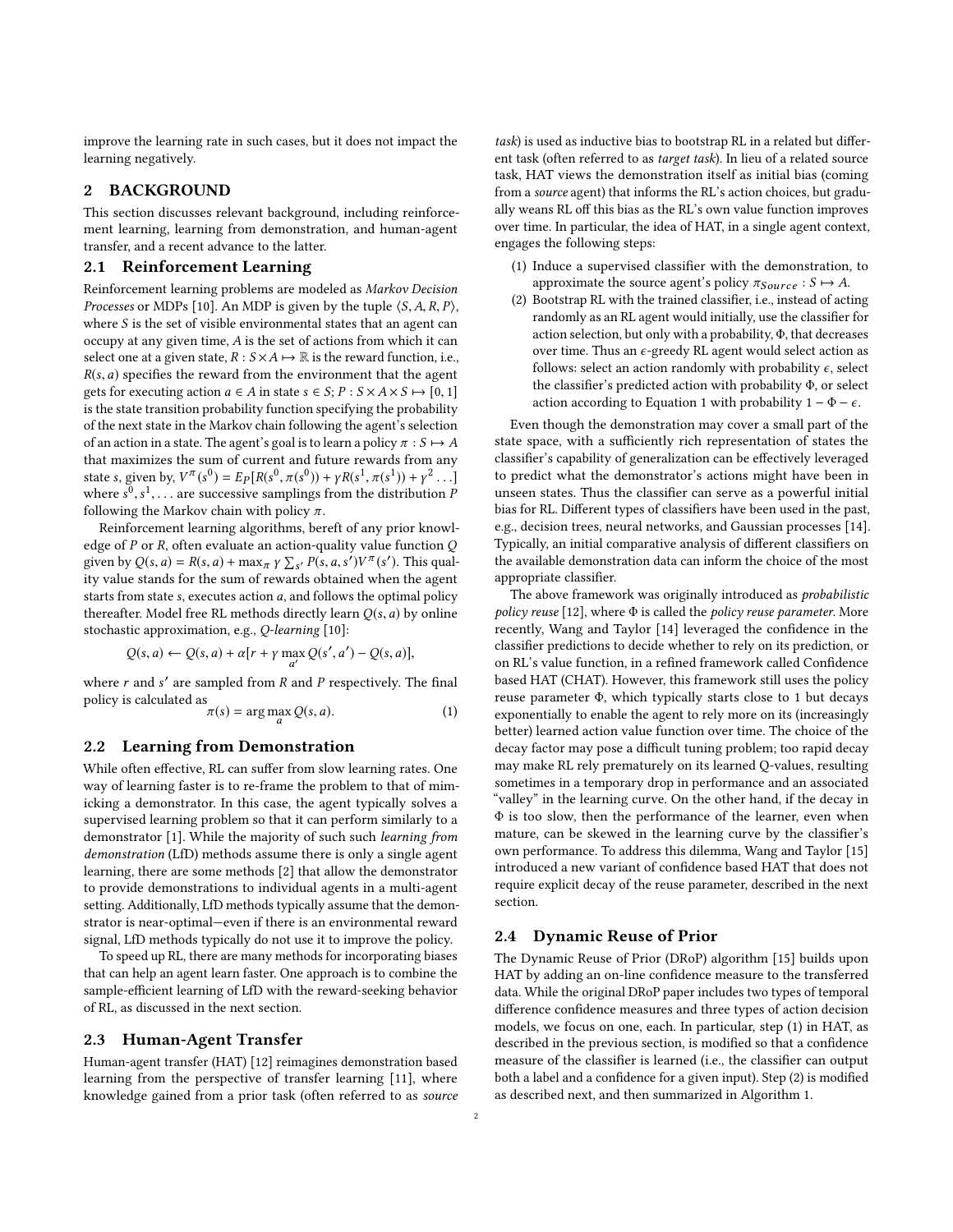A confidence-based TD model is used to analyze the performance level of every action source with respect to every state. The confidence in the classifier of prior knowledge for a given state,  $CP(s)$ , is initialized to be the confidence of the classifier, and is updated by the following equation over time

<span id="page-2-4"></span>
$$
CP(s) \leftarrow (1 - \alpha) \times CP(s) + \alpha \times [G(r) + \gamma \times CP(s')] \tag{2}
$$

γ is the discount factor, r is the reward, and  $\alpha$  is the update pa-rameter. The reward is normalized<sup>[1](#page-2-1)</sup> based on the confidence in the different actions:

<span id="page-2-5"></span>
$$
G(r) = \frac{r}{r_{\perp} \max} \times \max \left\{ \frac{1}{\sum_{i} exp(\theta_{i}^{T} \cdot x)} \begin{bmatrix} exp(\theta_{1}^{T} \cdot x)) \\ exp(\theta_{2}^{T} \cdot x)) \\ \dots \\ exp(\theta_{i}^{T} \cdot x) \end{bmatrix} \right\} \quad (3)
$$

where  $\frac{r}{r\_max}$  is a normalized reward  $(r\_max$  denotes the maximum<br>obsolute xerved velvel and  $C(x)$  is escales the xerved veing the absolute reward value) and  $G(r)$  re-scales the reward using the confidence distribution.

The confidence in the Q-value of a given state,  $CQ(s)$ , is initialized to be zero. It is updated over time via the following equation:

<span id="page-2-6"></span>
$$
CQ(s) \leftarrow (1 - \alpha) \times CQ(s) + \alpha \times [r + \gamma \times CQ(s')] \tag{4}
$$

We use a probabilistic action selection mechanism $^2$  $^2$ :

<span id="page-2-3"></span>
$$
AS = \begin{cases} Q & P = \frac{\tanh(rCQ) + 1}{\tanh(rCP) + \tanh(rCQ) + 2} \\ Prior & P = \frac{\tanh(rCP) + 1}{\tanh(rCP) + \tanh(rCQ) + 2} \end{cases}
$$
(5)

so that a high confidence in prior knowledge makes following the prior knowledge more likely, and a low confidence in the prior knowledge makes it less likely.

#### Algorithm 1 DRoP

| 1: <b>for</b> each episode <b>do</b>                |
|-----------------------------------------------------|
| Initialize state s to start state<br>2:             |
| <b>for</b> each step of an episode <b>do</b><br>3:  |
| <b>if</b> rand() $\leq \epsilon$ <b>then</b><br>4:  |
| $a \leftarrow$ random action %Exploration<br>5:     |
| else<br>6:                                          |
| %Select Action source (AS) via Equation 5<br>7:     |
| <b>if</b> $AS ==$ Prior Knowledge <b>then</b><br>8: |
| $a \leftarrow$ action from Prior Knowledge<br>9:    |
| Update CP via Equations 2 and 3<br>10:              |
| else<br>11:                                         |
| $a \leftarrow$ action that maximizes Q<br>12:       |
| Update CQ via Equation 4<br>13:                     |
| end if<br>14:                                       |
| end if<br>15:                                       |
| Execute action a, Observe new s' and r<br>16:       |
| Update Q via SARSA, Q-Learning, etc.<br>17:         |
| end for<br>18:                                      |
| 19: $end for$                                       |

<span id="page-2-2"></span><span id="page-2-1"></span><span id="page-2-0"></span><sup>&</sup>lt;sup>1</sup>This is called the *Dynamic Confidence Update* method in the original DRoP paper. <sup>2</sup>This is called the soft decision model in the original DRoP paper.

## 3 HUMAN MULTI-AGENT TRANSFER

Human multi-agent demonstrations are collected as joint-state jointaction vectors  $\langle \vec{s}, \vec{a} \rangle$ , where the state  $s_i$  of the *i*th agent in the team is a feature vector over its local sensor data. Agents must learn to map their own states to their own actions  $(\pi_i : S_i \mapsto A_i)$ , therefore the demonstration can be converted out agent wise, and the *i*th agent demonstration can be separated out agent-wise, and the ith agent can be given its own portion of state-action demonstration,  $\langle s_i, a_i \rangle$ , to use as prior as shown in Figure 1. This is a straightforward to use as prior as shown in Figure [1.](#page-2-7) This is a straightforward extension of HAT to a multi-agent setting. However, as we argue below, this first-cut approach may not work well in some domains.

<span id="page-2-7"></span>

Figure 1: The human-multi-agent transfer framework.

#### 3.1 Difference in Perspectives

An important difference between the human demonstrator and the agents is the difference in perspectives. In single agent LfD, the human and the agent will perceive the task environment through different sets of sensors, raising the question whether, or to what extent, the policy of one is usable by the other. In a multi-agent setting, this question is of magnified import. The demonstrator usually sees the global state (i.e., the states of all agents in the team) and demonstrates actions for all agents. However, each agent is only capable of observing its own local state, and can only execute its own actions. This scenario is depicted in Figure [1](#page-2-7) for a two-agent team. While the demonstrator records joint actions against joint states, agents induce classifiers that map their individual states to individual actions. In the example of Figure [1,](#page-2-7) the induced policies will only be perfectly coordinated when the agents observe joint state  $\langle S2, S1 \rangle$ . For joint states  $\langle S1, S1 \rangle$  and  $\langle S2, S2 \rangle$ , they will be miscoordinated 33% and 50% of the time respectively, but in joint state  $\langle S1, S2 \rangle$  they will be miscoordinated over 83% of the time! It seems in the last case the agents are better off randomly exploring instead of following the demonstrator's recommendation. Notice that an agent cannot infer such states (where the risk of miscoordination is high) from its own classifier's confidence alone. E.g., in state ⟨S2, S2⟩, even though agent 1's classifier is fully confident about recommending action a1, agent 1 will still be miscoordinated 50%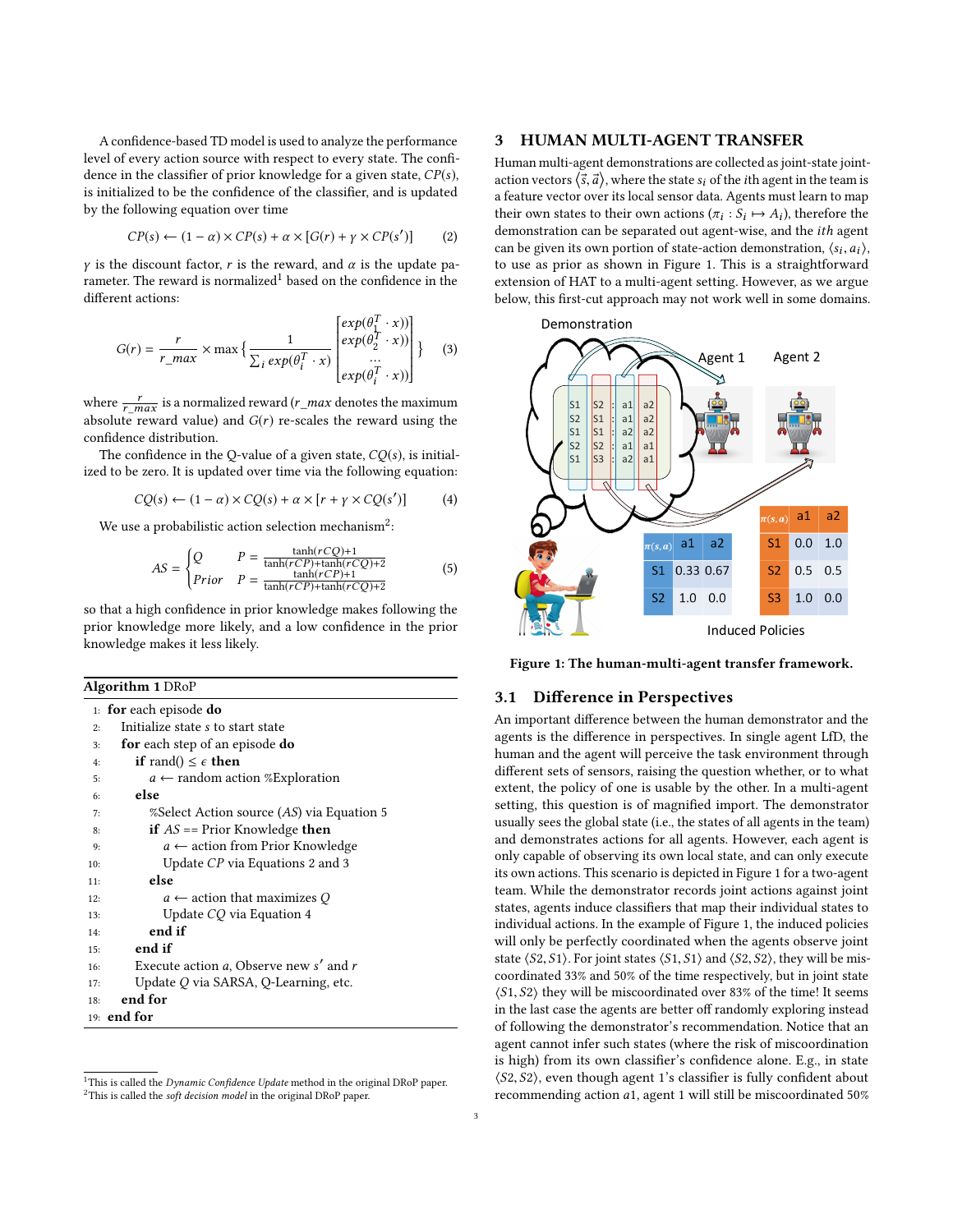of the time, because it does not know agent 2's state (and hence its confidence at that step).

#### 3.2 Coordination Based Prior

The key to solving the above problem is to note that the information needed to predict when an agent might be more prone to miscoordination when following the human demonstration is already present in the joint demonstration  $\langle \vec{s}, \vec{a} \rangle$ . Therefore we propose<br>to make the entire joint demonstration available to each agent, so to make the entire joint demonstration available to each agent, so that each agent can perform an independent offline analysis that can be used later to predict where the agent is more (or less) likely to be miscoordinated with its teammates. This information can be seen as an additional prior for each learning agent, apart from the individual policy induced from the human demonstration. We discuss the methodology in detail next.

#### 4 COORDINATION CONFIDENCE

The collaborative team tasks constituting the focus of this paper can be viewed as *identical payoff games*, where every agent in the team receives the same reward. Joint actions that are coordinated lead to higher values of the agents' payoffs, while miscoordinated joint actions lead to poor payoffs. The coordinated joint actions form the Nash equilibrium [\[4\]](#page-7-12) of the game, the highest valued ones being Pareto dominant. While a Nash equilibrium assumes a probabilistically independent choice of agent actions, when the agent choices are somehow correlated, the resulting equilibrium called correlated equilibrium—can provide higher payoffs to the agents in identical payoff games [\[4\]](#page-7-12). However, the latter requires a correlation device—a signal that is commonly observed by the agents. One view of our idea of coordination based prior is that apart from the commonly observed reward, the joint demonstration serves as an additional correlation device, observed as an offline prior, but used online during RL. We speculate that this additional correlation device may allow the agents to learn a higher valued correlated equilibrium than those that do not have access to this device. We now discuss how the agents distill this correlation device into a confidence measure to bias independent RL.

## 4.1 Offline Analysis

Given the agent-specific demonstration,  $\langle s_i, a_i \rangle$ , the *ith* agent trains<br>a classifier via supervised learning  $C_1$ :  $S_2 \rightarrow A_1$ , that returns a a classifier via supervised learning,  $C_i : S_i \mapsto \Delta A_i$ , that returns a confidence distribution over its actions. But since it also receives confidence distribution over its actions. But since it also receives the entire demonstration, it can also train such classifiers for other agents  $j \neq i$ ,  $C_j : S_j \mapsto \Delta A_j$ , as well as a single classifier that maps a joint setted to a confidence distribution over joint actions maps a joint state to a confidence distribution over joint actions,  $C : S \mapsto \Delta A$ . Then given a state  $s_i$ , the agent computes a confidence measure that indicates that if it follows its classifier than the agent measure, that indicates that if it follows its classifier then the agent will be coordinated with the other agents, as

<span id="page-3-0"></span>
$$
\theta(s_i) = 1 - \frac{\sum_{s_j \in \vec{s}, j \neq i} || \otimes_j C_j(s_j) - C(\vec{s}) ||_2 N_{j, i}}{M_i \sqrt{2}},
$$
(6)

where ⊗ is the Cartesian product,  $N_{j,i}$  is the number of times in the full demonstration where the *i*th agent's state was supplied the full demonstration where the *i*th agent's state was  $s_i$  while the others' state matched  $s_j$ ,  $M_i$  is the number of times in the full demonstration where the *i*th agent's state was a cand  $\sqrt{2}$  is the demonstration where the *i*th agent's state was  $s_i$ , and  $\sqrt{2}$  is the required normalization factor for norm-2 distance between probability distributions. Because  $\sum_{s_j} N_{j,i} = M_i$ , and the maximum norm-2 distance between two probability distributions is  $\sqrt{2}$ ,  $\theta(s_i)$  in Equation 6 is bounded in [0, 1]. At one extreme if  $\theta(s_i) = 1$ , then agent is tion [6](#page-3-0) is bounded in [0, 1]. At one extreme, if  $\theta(s_i) = 1$ , then agent *i* can expect that if it uses  $C_i$  and other agents use their classifiers, then their joint action will be perfectly coordinated. In other words, the agent's local view  $s_i$  of the joint state  $\vec{s}$  is completely sufficient for it to select the proper action. At the other extreme,  $\theta(s_i) = 0$ , which means that if it uses  $C_i$  and other agents use their classifiers, then their joint action will be perfectly miscoordinated. That is, the agent's local view  $s_i$  of the joint state  $\vec{s}$  is insufficient; someone with a global view of  $\vec{s}$  would be able to select a coordinated joint action where  $i$ 's portion  $a_i$  was deterministically different.

Although the computation of  $\theta(\cdot)$  is lower bounded by  $\Omega(|\otimes_i A_i|)$ ,<br>ich is exponential in the number of agents, it is performed offline which is exponential in the number of agents, it is performed offline and hence the cost is amortized.

#### 4.2 Online Use of Coordination Confidence

Let the states of agent i visited during the demonstration form the subset  $S_i^D \subset \tilde{S_i}$ . During explorative reinforcement learning,<br>the agent will potentially visit many other states not seen by the the agent will potentially visit many other states not seen by the demonstrator. Rather than training an inductive regressor to predict  $\theta$  for such states, we apply transductive or instance-based prediction. For a state  $s_i \in S_i \setminus \overline{S_i^D}$ , we optimistically predict

$$
\bar{\theta}(s_i) = \max{\{\theta(s'_i)|s'_i \in \Sigma_{s_i}\}},
$$
\n
$$
\Sigma_{s_i} = \{s'_i | d(s_i, s'_i) \le d(s_i, s''_i) \le \epsilon, \forall s'_i, s''_i \in S_i^D\}
$$
\n(7)

where d is a feature distance measure. In words, among all of agent<br>  $i'$  is states in the demonstration that are closest (by distance measure i's states in the demonstration that are closest (by distance measure  $d$ ) to s<sub>i</sub> but not farther than  $\epsilon$ ,  $\bar{\theta}$  optimistically selects the highest<br> $d$  confidence using Equation 6. Depending on the choice of  $\epsilon$ . θ confidence using Equation [6.](#page-3-0) Depending on the choice of  $\epsilon$ ,  $\Sigma$ <sub>s<sub>i</sub></sub> could be empty for some  $s_i$ , in which case  $\bar{\theta}$  is set to 0. This online<br>computation is  $O(|S^D|^2)$  hance a constant for a fixed amount of computation is  $O(|S_i^D)$ <br>demonstration Algoria | <sup>2</sup>), hence a constant for a fixed amount of demonstration. Algorithm [2](#page-4-0) shows the CC-Agent algorithm, which opts for coordination confidence when it is high, but otherwise falls back on CHAT (or Q when CHAT's confidence is low).

## 5 EXPERIMENTAL EVALUATION

We use two domains for experimental evaluation: Furniture Movers [\[2\]](#page-7-9) and Block Dudes. We describe these domains in the following subsections, and present the experimental results alongside. In all experiments, we used random forests as the classifier because of its improved accuracy in both domains compared to other classifiers reported in previous literature. The result of this preliminary analysis, performed in Weka 3.8.1 is shown in Table [1.](#page-3-1)

<span id="page-3-1"></span>Table 1: Classifier accuracies by F-Measure averaged over 10 fold cross validation, performed on human demonstration in Furniture Movers (FM) and Block Dudes (BD). All experiments used the default parameters in Weka.

|           | Decision<br>Tree | Neural<br>Network | Gaussian<br>Process | Random<br>Forest |
|-----------|------------------|-------------------|---------------------|------------------|
| FM        | 94.4%            | 93.3%             | 94.8%               | 96.6%            |
| <b>BD</b> | 89.3%            | 81.1%             | 90.2%               | 90.8%            |
|           |                  |                   |                     |                  |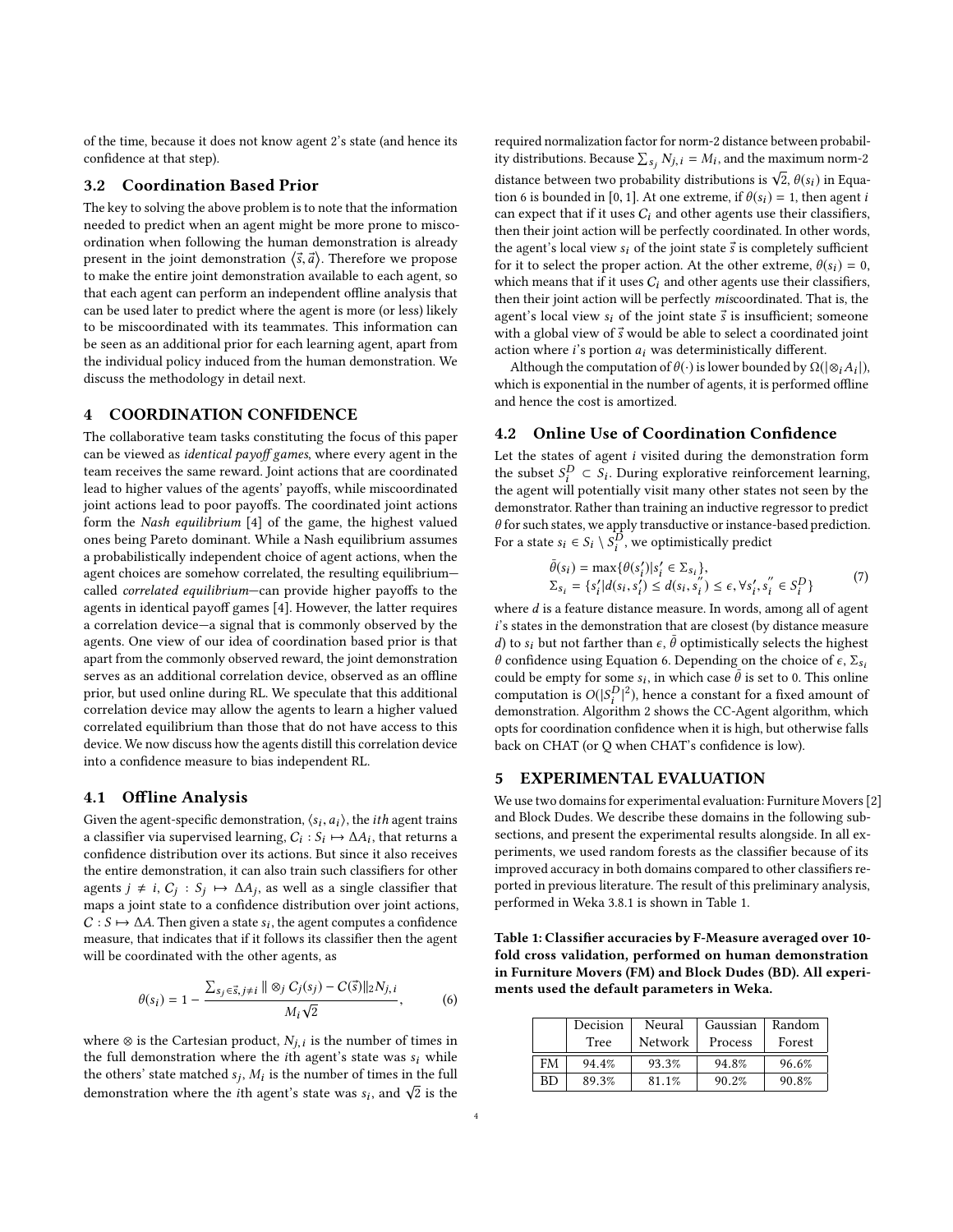Algorithm 2 CC Agent *i(conf threshold)* 

1: Get local state  $s_i$ 

- 2: if rand() $\leq \Phi$  then<br>3: if  $(\bar{\theta}(s_i)) > \text{conf}$
- 3: if  $(\bar{\theta}(s_i) \geq conf\_threshold)$  then<br>4.  $\sigma$ <sup>U</sup> Lee Coordination Confidence

```
4: %Use Coordination Confidence
```
- 5:  $a_i \leftarrow \arg \max_{\alpha \in \text{dom } C_i} G_i(\arg \max_{s'_i \in \Sigma_{s_i}} \bar{\theta}(s'_i))$
- 6: Note whether this action is same or different from CHAT action
- 7: **else if**  $(\max C_i(s_i) \geq \text{conf\_threshold})$  then<br>8: %Use CHAT action
- %Use CHAT action
- 9:  $a_i \leftarrow \arg \max_{action} C_i(s_i)$ <br>10: **else**
- else
- 11:  $a_i \leftarrow \arg \max_a Q(s_i, a)$ <br>12. and if
- 12: end if
- 13: else
- 14: **if** rand()≤  $\epsilon$  **then**<br>15:  $a_i \leftarrow$  random a
- 15:  $a_i \leftarrow \text{random action}$ <br>16: **else**
- else

```
17: a_i \leftarrow \arg \max_a Q(s_i, a)<br>18. end if
```
<span id="page-4-0"></span>18: end if 19: end if

20: Execute  $a_i$ , get reward r, and update Q using the next state

<span id="page-4-1"></span>

Figure 2: Furniture Movers domain from [\[2\]](#page-7-9).

#### 5.1 Furniture Movers

5.1.1 Domain Description. The Furniture Movers domain is shown in Figure [2,](#page-4-1) adopted from [\[2\]](#page-7-9). First we give the description of this domain from [\[2\]](#page-7-9), and then specify the changes we made.

Two agents are jointly tasked with moving a long and heavy piece of furniture from the room on the left to the one on the right, through a narrow corridor which also has a staircase. Each agent has a set of six range sensors as shown, each giving it a noisy reading of the nearest obstacle in that direction. An agent can also sense the stairway, but only when next to (or on) it. An agent can move in one of the four cardinal directions, or execute a "stair" action. Agents can successfully navigate the stairway only when both execute the "stair" action (though both may not see it simultaneously), otherwise they stay stuck. Furthermore, joint actions that make the agents lose their grip on the furniture (e.g., moving in opposite directions) also do not change their locations. Apart from the five actions, an agent can also execute a communicate action to inform the other if it sees the stairs, to enable coordination for joint "stair" action. Thus the state feature vector of each agent has, in addition to the 6 range sensor measurements, two binary stair features, one for its own location and one for its teammates'. The teammate's stair feature can only be updated via the communicate action from the other. As in [\[2\]](#page-7-9), the movements of the agents are discretized, and

the task can be completed optimally in 39 steps, indicating that the joint start and goal locations were fixed.

We made the following changes to this domain:

- As movements are discretized, we allow each agent to move in any of the eight directions, rather than four. This expands the action space of each agent, making the joint learning problem even more challenging for independent Q-learners, especially without any prior.
- We select the joint start locations randomly within the left room, and the joint goal location is set to anywhere in the right room. That is, agents can start anywhere in the left room, both holding the furniture at its opposite ends, and as soon as both are located anywhere in the right room (again both holding the furniture) we say that the episode has ended successfully. These settings were the same for the human demonstrator, as for the experiments.
- We introduced 10% action noise for joint actions, that is, agents' joint actions are changed randomly 10% of the time after they have selected their actions, but before the actions are executed in the environment. However, the changed actions are not allowed to include *communicate*. The purpose of this noise is to create variations in the demonstrated trajectories, since the demonstrator could otherwise follow a fixed trajectory after the agents have successfully entered the narrow corridor.
- We set the reward function to be -1 for all actions, except the joint action that ends the episode successfully, which has a reward of +100 for each agent.

5.1.2 Experimental Results in Furniture Movers. Because of the first three changes, the optimal episode length is different from 39, and only fixed in expectation. The task is extremely challenging to independent Q-learners (IQL) with no prior, to the extent that they are completely unable to learn, with all learning episodes being capped at 200 steps, as shown in Figure [3.](#page-5-0) This figure shows the cumulative average of the discounted episode returns obtained by the learners, with each plot point being averaged over 32 independent trials. Each agent used  $\epsilon = 0.05$ ,  $\gamma = 0.999$ , and  $\alpha = 0.005$ ; CHAT and CC used a confidence threshold of <sup>0</sup>.7, and a Φ decay rate of 0.999977. With an experiment horizon of  $1.5 \times 10^5$  episodes, this decay rate reduces  $\Phi$  to  $\approx 0.03$ . Figure 3 shows that in contrast with decay rate reduces  $\Phi$  to  $\approx 0.03$ . Figure [3](#page-5-0) shows that in contrast with IQL, all three versions of HAT are able to learn this task, CC outpacing CHAT and DRoP at a statistically significant rate. Furthermore, Table [2](#page-5-1) shows the initial and learned episode lengths (average of first <sup>20</sup>, <sup>000</sup> and last <sup>20</sup>, <sup>000</sup> episode lengths, respectively) of these three algorithms in this task, together with the demonstrator's performance for comparison. Here we see that CC has a higher jumpstart (difference in initial performance, from no-prior IQL) than CHAT and DRoP, but all three algorithms ultimately learn to perform similarly. Note that they learn to outperform the human demonstrator.

In order to further investigate the performance improvement of CC over CHAT, we scrutinized the action choices of Algorithm [2,](#page-4-0) particularly how often it selected actions by coordination confidence (line number 5), CHAT (line number 9), or Q (line numbers 11, 17). Furthermore, when Algorithm [2](#page-4-0) chose an action recommended by coordination confidence, we also compared them to those that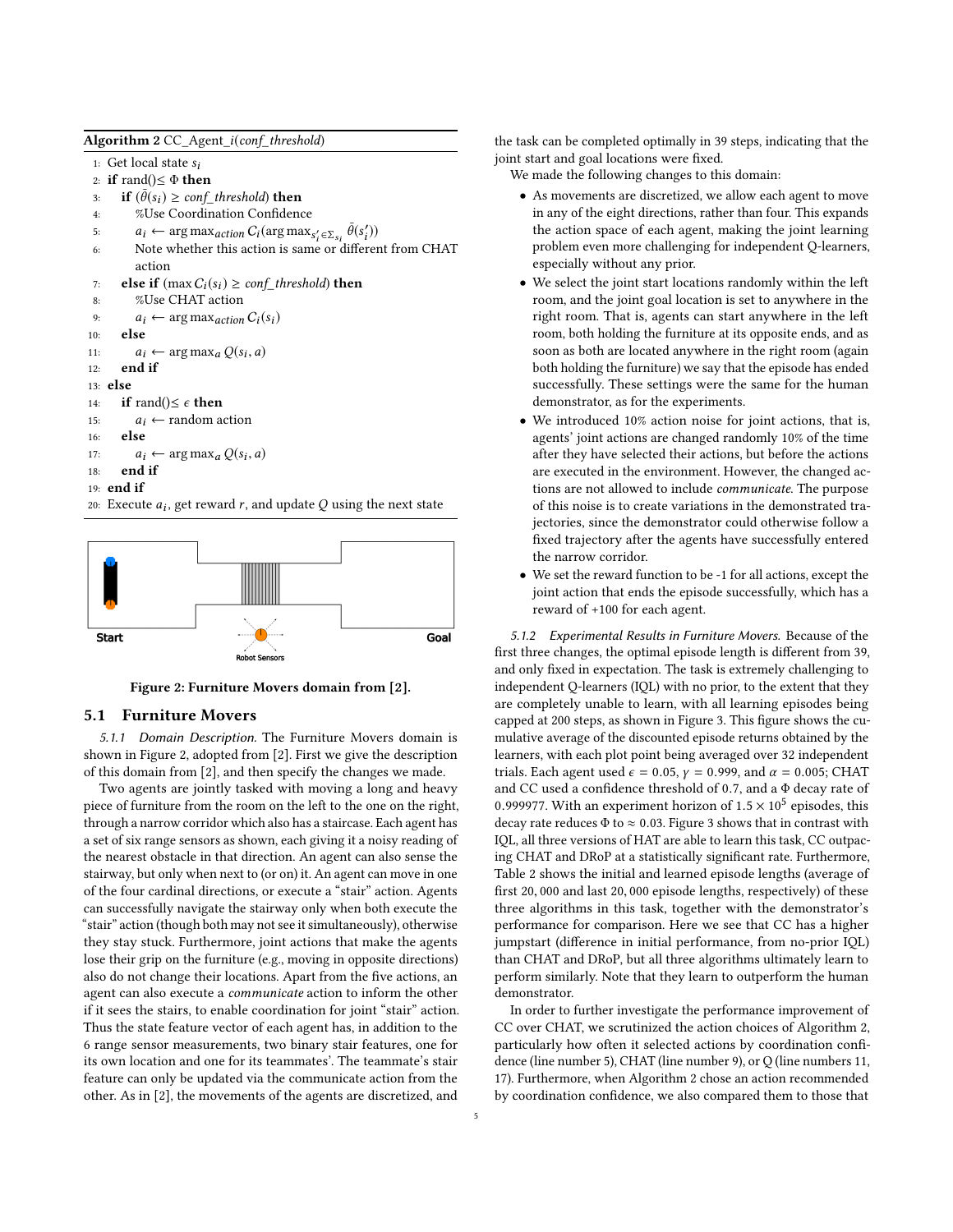<span id="page-5-1"></span>Table 2: Summary of episode lengths (lower is better) in Furniture Movers (FM) and Block Dudes (BD). Total learning episodes were  $1.5 \times 10^5$  and  $3.0 \times 10^6$  respectively.

| Human         | <b>CHAT</b>     | CC              | <b>DRoP</b>     |
|---------------|-----------------|-----------------|-----------------|
| $42 \pm 7.6$  | $101 \pm 5$     | $88 \pm 3.7$    | $109 \pm 4.8$   |
|               | $34.7 \pm 0.76$ | $34.4 \pm 0.63$ | $34.6 \pm 0.36$ |
| $87 \pm 20.6$ | $80.3 \pm 3.7$  | $82.2 \pm 1.4$  | $108.6 \pm 3.1$ |
|               | $39.9 \pm 0.5$  | $39.3 \pm 0.3$  | $48.2 \pm 2$    |
|               |                 |                 |                 |

<span id="page-5-0"></span>

Figure 3: Learning curves in Furniture Movers. Episode lengths were capped at 200 steps, which IQL always reached.

CHAT would recommend, i.e., whether the recommendations would have differed from CHAT (line number 6). Figure [4](#page-5-2) shows the result of this experiment, with a moving window average over a window size of 20000 episodes, averaged over 32 trials. Clearly, the CC-Agent leverages coordination confidence much more often than the CHAT confidence. Also notice the high frequency of CC != CHAT, which stands for the action choices that are solely attributable to coordination confidence, and are distinct from CHAT's classifier. Although this rate tapers off due to  $\Phi$  decay (as do the other rates, while the rate of Q-value utilization replaces them), the distinct action choices prompted by coordination confidence explains the superior jumpstart and learning rate of CC-Agent. Figure [4](#page-5-2) shows the actual action counts, thus the sum of the counts at any episode is also close to the episode length (sans the  $\epsilon$  exploration).

Figure [5](#page-5-3) shows the action choice frequency of DRoP due to various sources of confidence: CC, CHAT, or Q; with a moving window average over window size of 20000 episodes, averaged over 32 trials. Since DRoP does not decay the rate of prior usage, we see that all three sources continue to be used (with Q being slightly dominant for the most part), although overall rates fall because learning shortens the episodes, reducing the number of actions chosen. Also notice that CC (i.e.,  $CC = CHAT + CC$  != CHAT) does not clearly dominate CHAT as a source, unlike in Figure [4,](#page-5-2) which means that DRoP is unable to leverage the unique information conveyed by coordination confidence, which would explain why it performed similarly to CHAT, and underperformed in Figure [3.](#page-5-0) Finally, Figure [6](#page-5-4) shows the actual values of confidence from different sources for DRoP, verifying that Q is indeed mostly dominant as a source.

<span id="page-5-2"></span>

Figure 4: Action choice frequency (sum over 2 agents) of various sources in Algorithm [2:](#page-4-0) CHAT, Q, or CC, in Furniture Movers. The last count is further broken into whether the action is same as CHAT or different.

<span id="page-5-3"></span>

Figure 5: Action choice frequency (sum over 2 agents) of various sources for DRoP, in Furniture Movers. Action selection driven by 3 different sources: CHAT, Q, or CC. The last count is further divided into if the action is same as CHAT or not.

<span id="page-5-4"></span>

Figure 6: Average confidence values of three sources for DRoP, per agent, in Furniture Movers.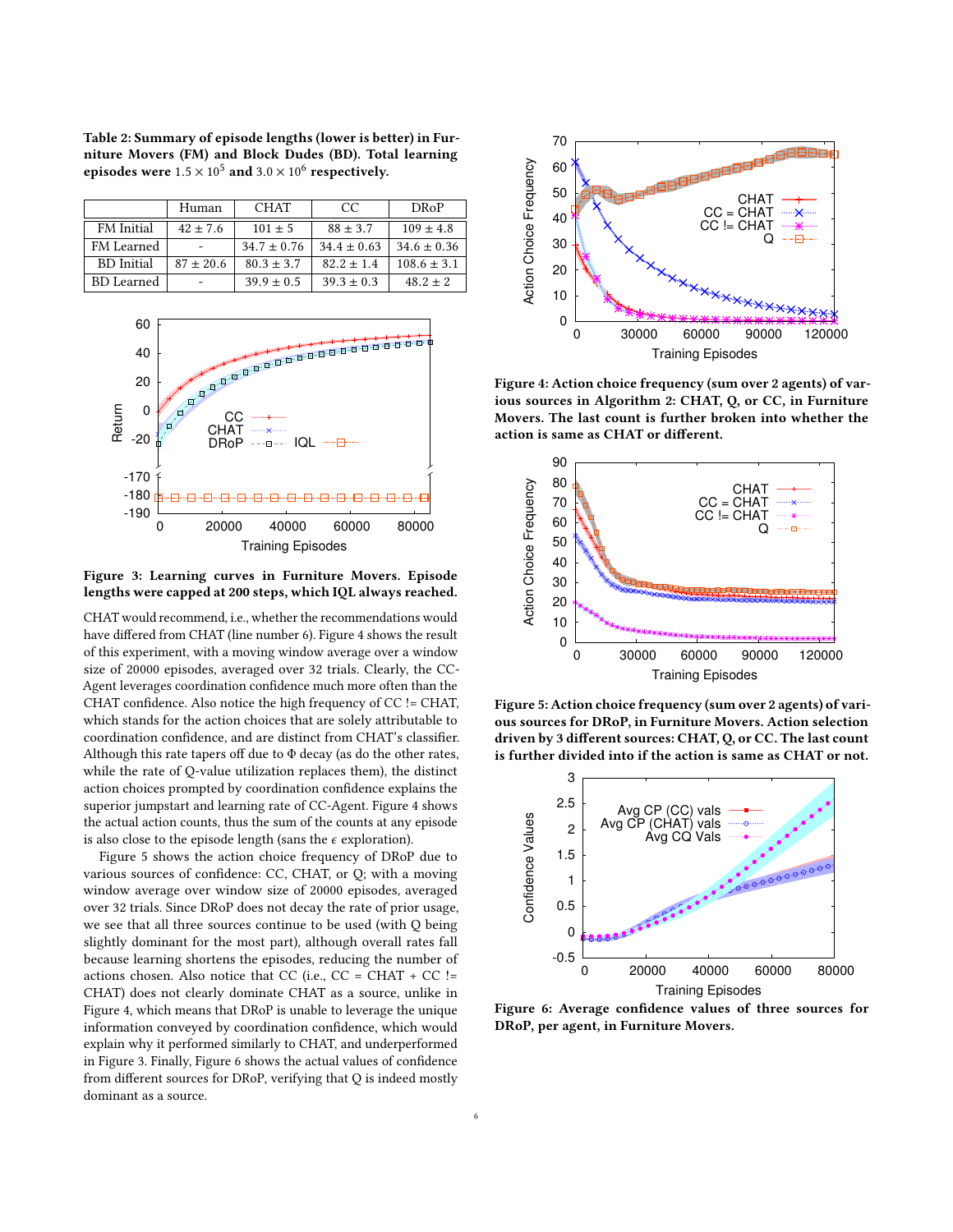<span id="page-6-0"></span>

Figure 7: Block Dudes domain.

## 5.2 Block Dudes

5.2.1 Domain Description. We introduce a new challenging domain for cooperative multi-agent planning and learning, called Block Dudes. It is based on a TI calculator puzzle concept as implemented in BURLAP [\[7\]](#page-7-13), but with two agents instead of one. The initial state is depicted in Figure [7.](#page-6-0) The agents, marked A1 and A2 (blue, with an eye showing its current heading), are located in some landscape, along with three blocks (gray). The goal of agent i is to reach the cell marked Gi (black). The initial configuration is such that the agents are incapable of reaching the goal without using the blocks. Furthermore, the world is two dimensional, so the agents cannot pass each other, or co-occupy any cell. Thus the quickest way for the agents to reach their goals is to cooperate and pass blocks from right to left to stack at the bottom of the cliff, creating a stairway to climb up to their goals.

Each agent is only capable of local sensing, to know its own location, heading, and whether it is currently carrying a block. Further, an agent can sense the features of the other agent when within a horizontal distance of 4, but not otherwise. However, we found that merely local sensing of the blocks made independent RL difficult, therefore following the implementation in BURLAP we made all blocks visible to both agents at all times. Note that this allows an agent to infer the location of the other agent if the latter is carrying a block, even when they are farther apart than 4 units. An agent's action space contains 5 actions: east, west, up, pickup, putdown. The directional actions, east and west, either changes the heading of the agent, or progresses it one step in the direction of its heading, as long as this is allowed by the terrain. The action  $up$ allows the agent to climb up a block (irrespective of whether or not it is carrying a block) that is in front of it and at the same level. The actions pickup allows the agent to pickup a block that is in front of it and at the same level; putdown allows it to drop a block that it is carrying as long as the height of the terrain in front of the agent is no larger than the height of the agent. As with our modification of Furniture Movers, we added 10% joint action noise, but there is no sensor noise.

The variance of the demonstrator in Block Dudes was high (see Table [2\)](#page-5-1) because certain action choices (either by mistake, or by action noise) can lead to dramatically different trajectories. For instance, if A2 drops a block at the edge of a step, then A1 will neither be able to pick it up, nor be able to climb over, because in either case it needs to be at the same level as the block. This necessitates a costly detour where A1 goes back to grab the leftmost block and use it to regain access to the inaccessible block. While the human demonstrator was repeatedly frustrated by such unexpected calls for replanning, the learners were able to minimize

them (evident from their low variance) e.g., by dropping blocks early. Some demonstrations ended in failure because the blocks had been configured in ways that made it impossible to achieve the joint goal. Such demonstrations were discarded. In the end, 11 successful demonstrations were collected. The human demonstrator found this task challenging because of unforeseen variations, but also frustrating because noise often preempted future plans.

5.2.2 Experimental Results in Block Dudes. The reward function in this domain is similar to Furniture Movers: +100 to each agent only when both agents are in their respective goal cells, -1 for all other situations. Because this domain appeared challenging, we reduced the learning rate to  $\alpha = 0.001$ , and slowed the Φ decay rate to 0.9999992, but kept the other parameters  $\epsilon$ ,  $\gamma$  unchanged from Furniture Movers. When reporting performances with windowed averages, we raised the window size from 20,000 in Furniture Movers to 50,000 in this domain, and ran our experiments for  $3\times10^6$ episodes with 32 trials. Notice the Φ decay is slower here due to the increased experiment horizon;  $\Phi$  decays to  $\approx$  0.09. Despite the slow decay of Φ, the 'valley' mentioned in Section [2.3](#page-1-1) still appeared in the learning curves in Figure [8,](#page-6-1) exhibiting the difficulty of tuning this parameter with the learning rate.

<span id="page-6-1"></span>

Figure 8: Learning curves in Block Dudes domain. Episode lengths were capped at 200, which IQL always maxed out.

<span id="page-6-2"></span>

Figure 9: Action choice frequency (sum over 2 agents) of various sources in Algorithm [2:](#page-4-0) CHAT, Q or CC, in Block Dudes. The last count is further broken into whether the action is same as CHAT or different.